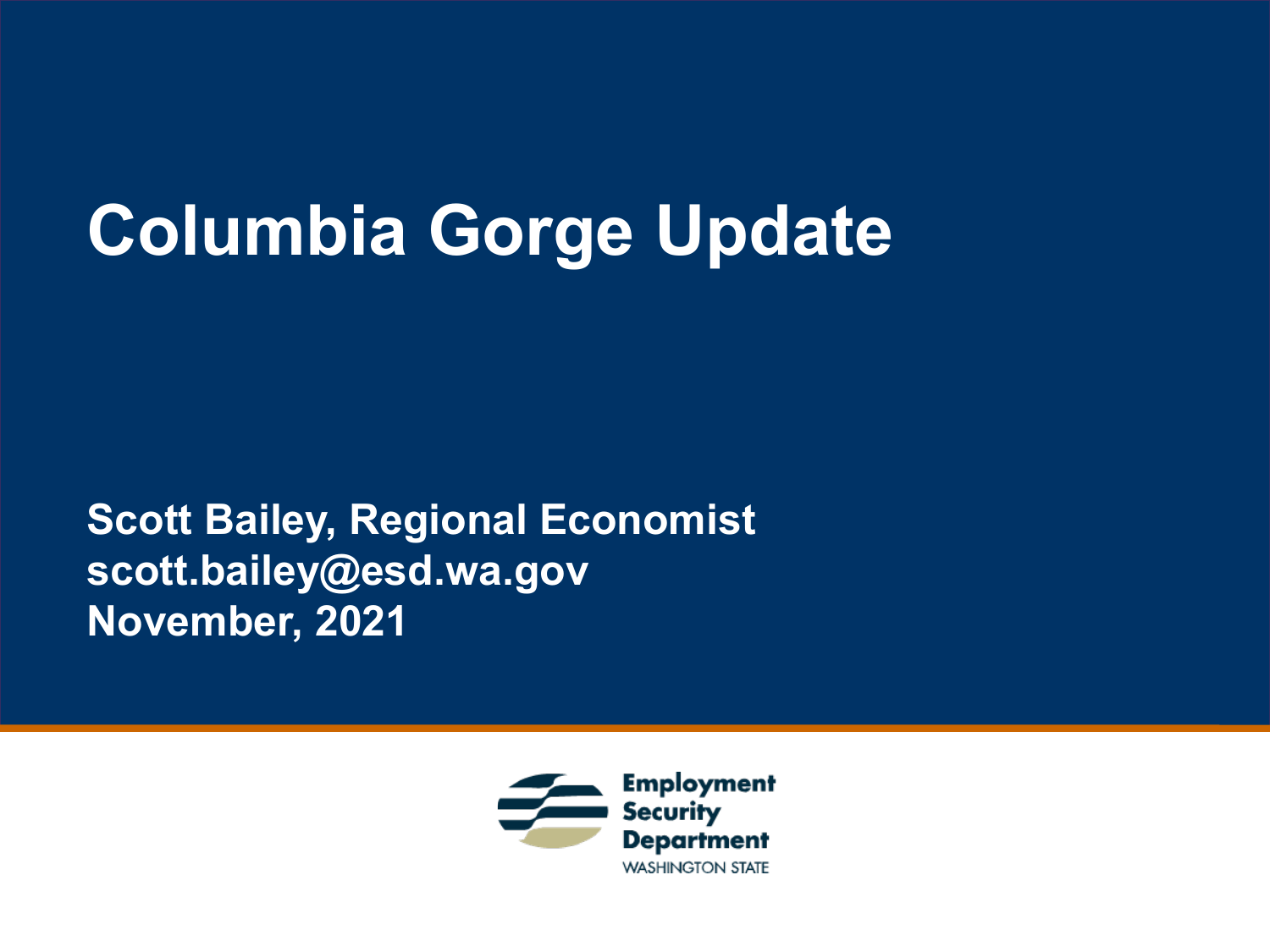### **It's all about COVID…**

- •**Columbia Gorge until recently was doing better than the U.S. and the states** •**Now matching Oregon** •**Same story for Klickitat** •**Skamania continues to lag** •**Nationally, most indicators are back to "normal"**
- •**Good news?**

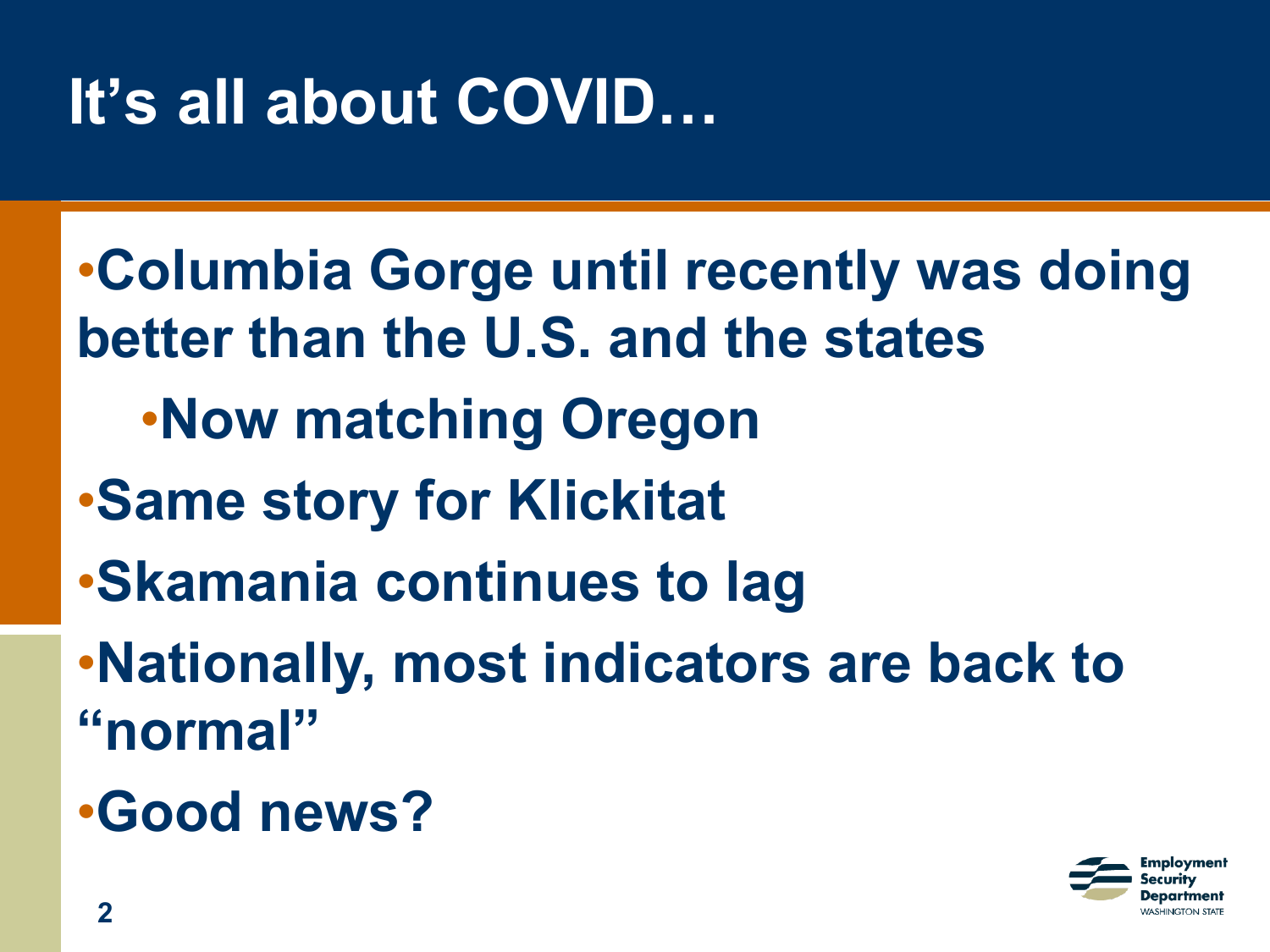



#### Photo credit: Washington Post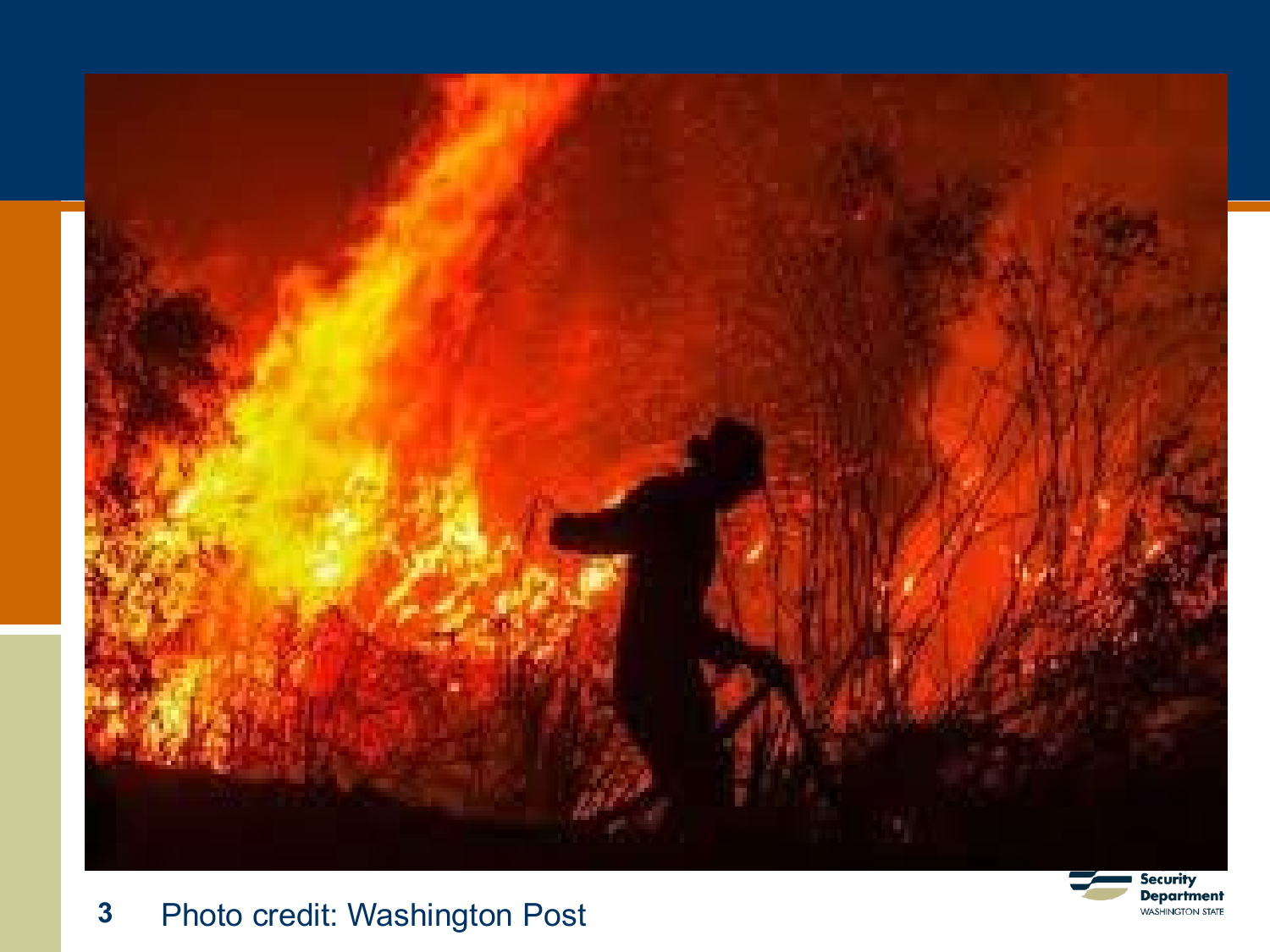### **Nonfarm jobs lagging**

#### **Change from February 2020**



ecuritv Department **WASHINGTON STATE** 

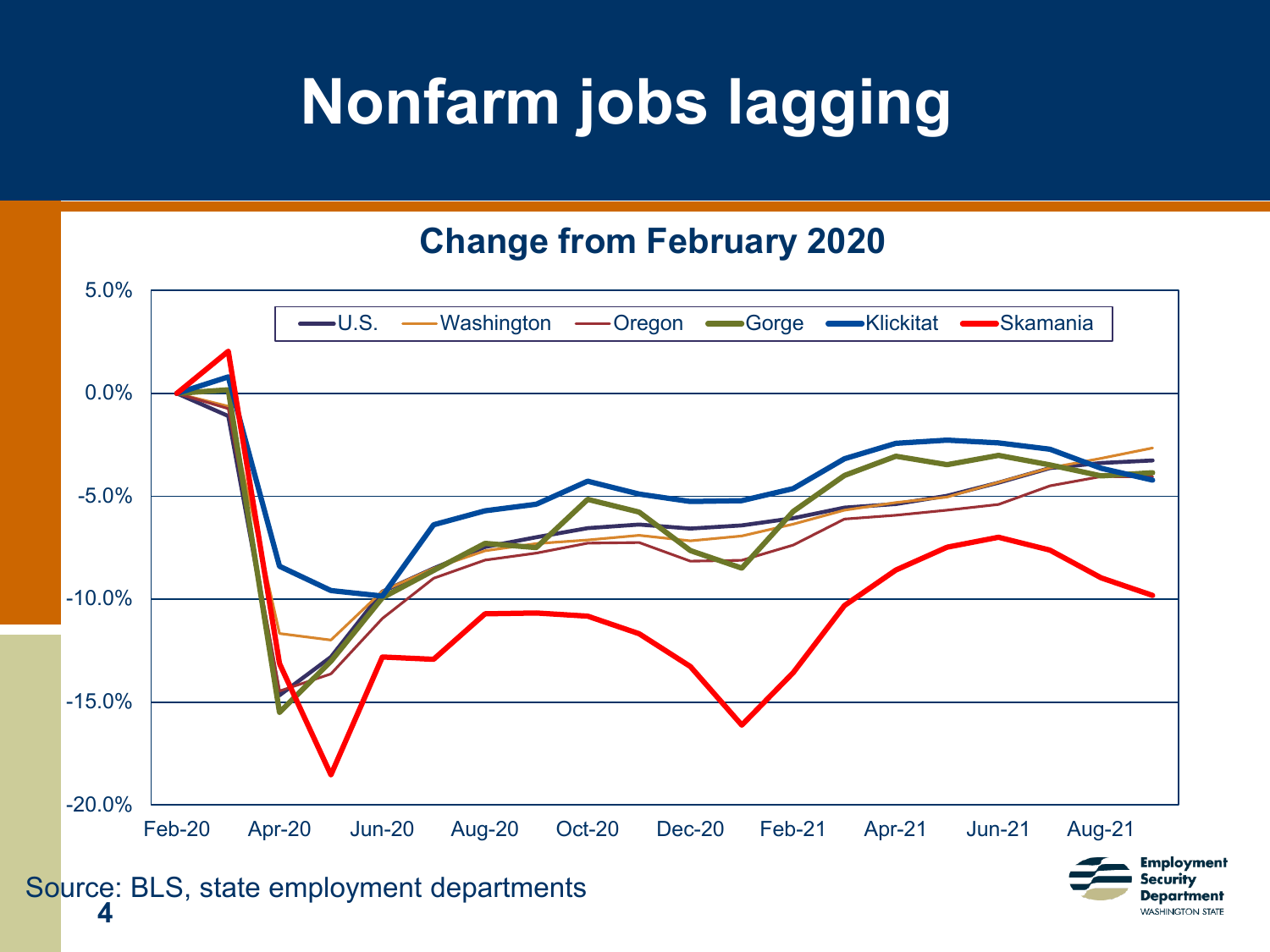#### **Change in jobs by industry since Feb. 2020, Columbia Gorge**

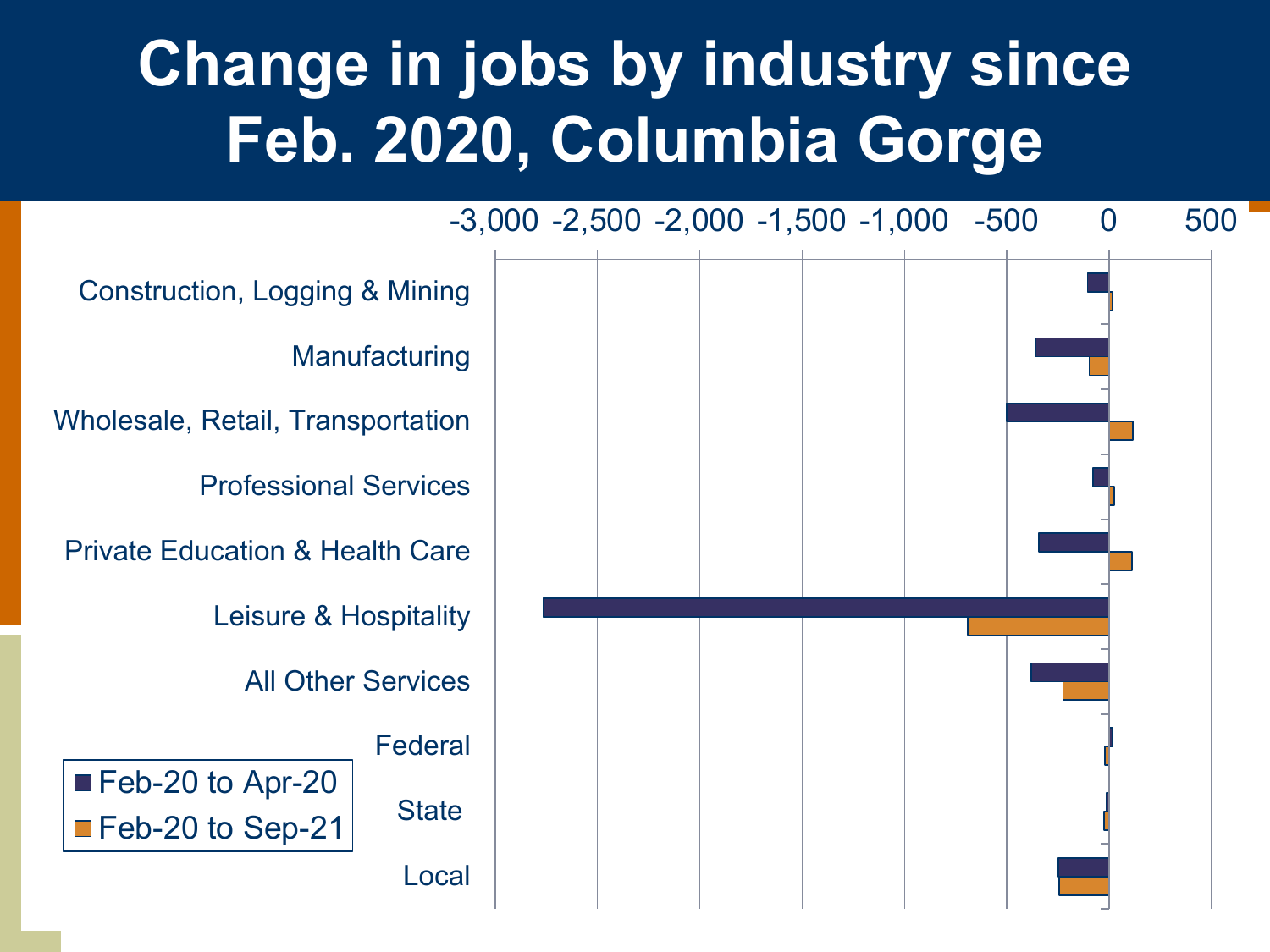# **Skamania: three big industries for jobs in 2020**



Total of 1,914 jobs, down from 2,140 in 2019

**Agriculture & forestry** □ Construction ■ Manufacturing Wholesale trade **□** Retail trade **□Business Services □ Health care & social** assistance □ Accommodation & food services ■All other ■Federal Government

**□ State Government** 

Local Government

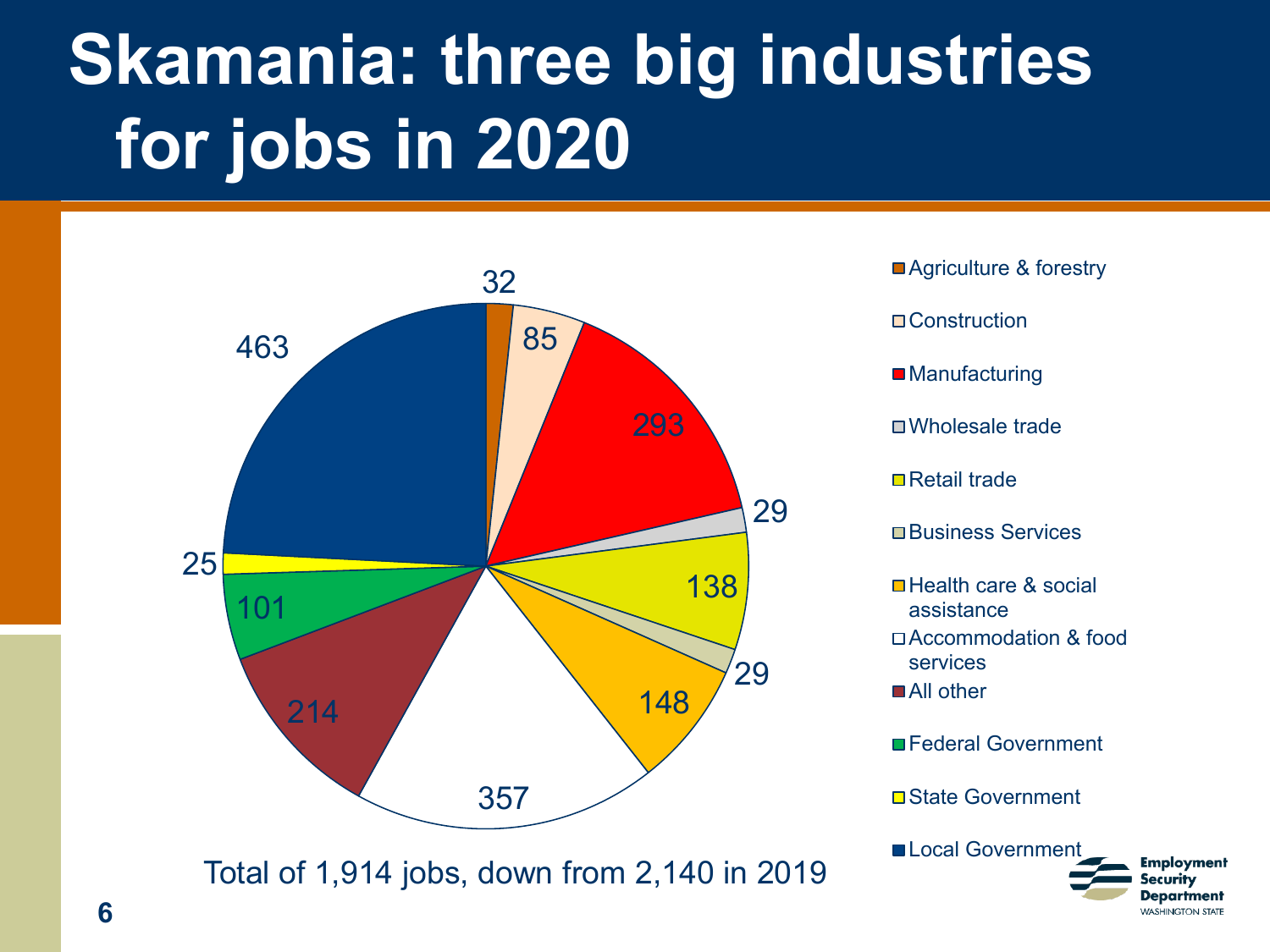# **Somewhat different distribution for payroll**



**Agriculture & forestry □ Construction** ■ Manufacturing □Wholesale trade **□** Retail trade **□Business Services □ Health care & social** assistance □ Accommodation & food services ■All other ■Federal Government **□ State Government** 

Employment ecurity Department **MASHINGTON STATE**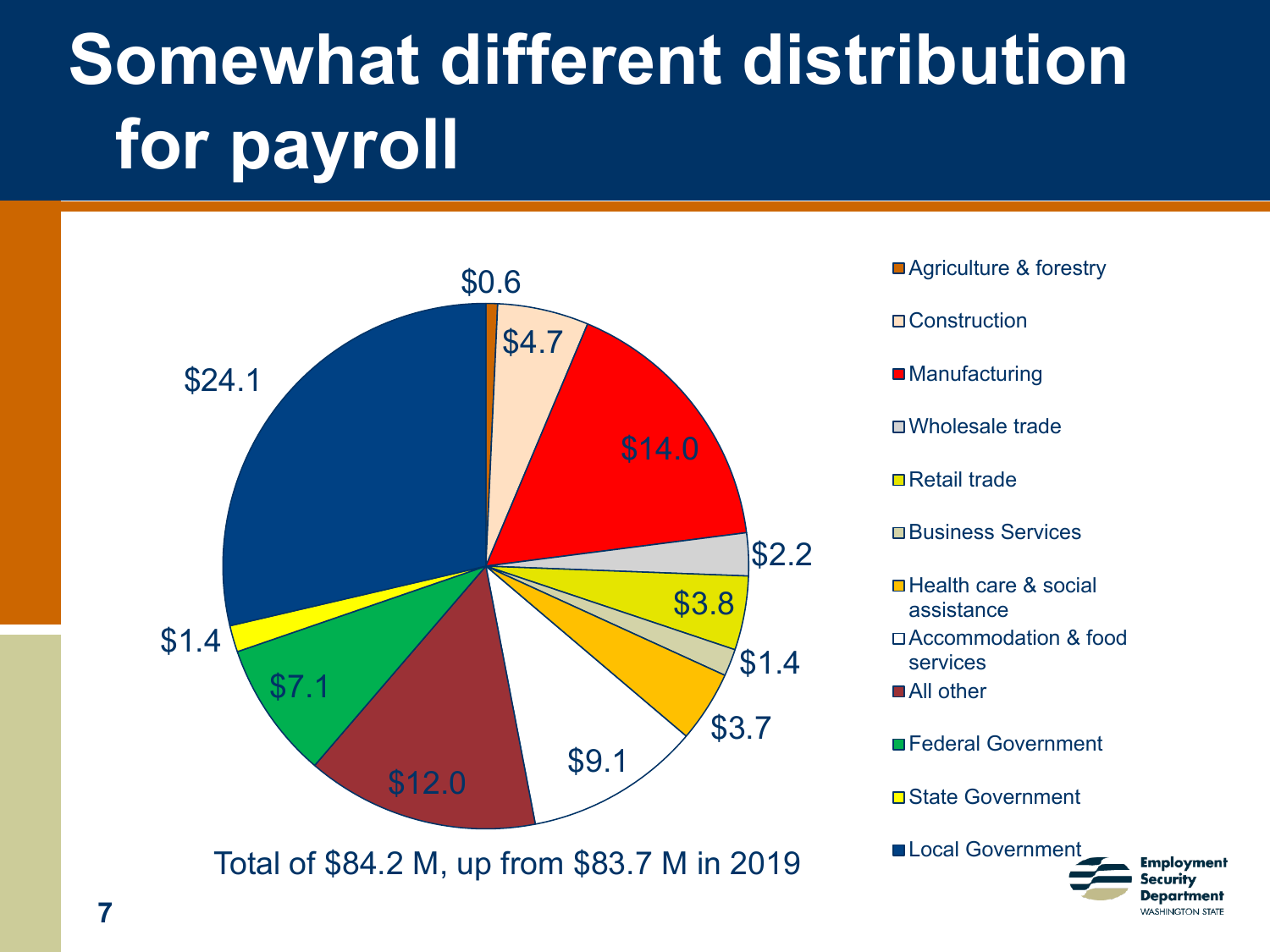#### **Change in jobs by industry since Feb. 2020, Skamania County**

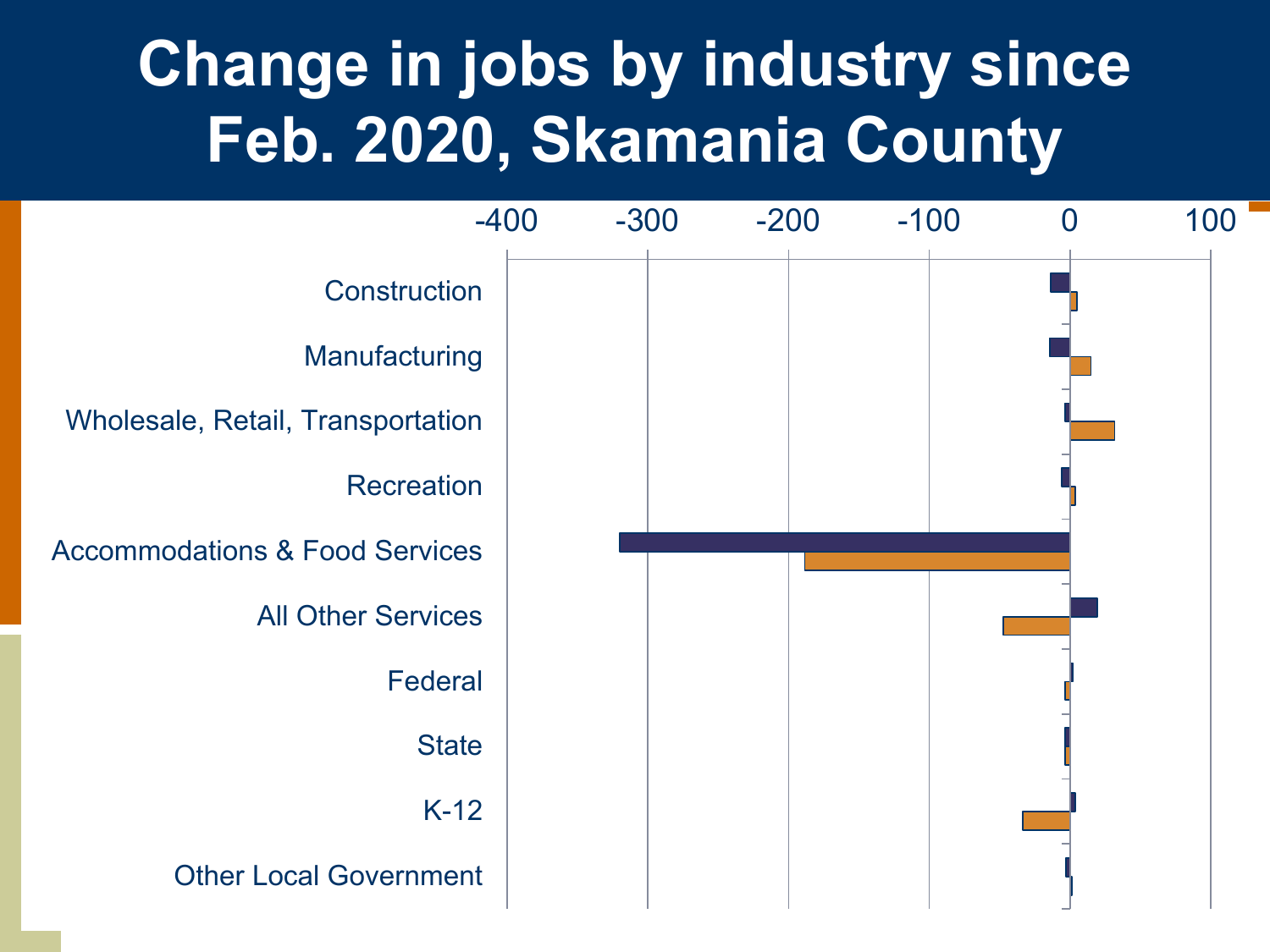#### **Skamania taxable retail sales, accommodations and food services**



Departmen **WASHINGTON STATE** 

Source: DOR, adjusted by ESD<br>9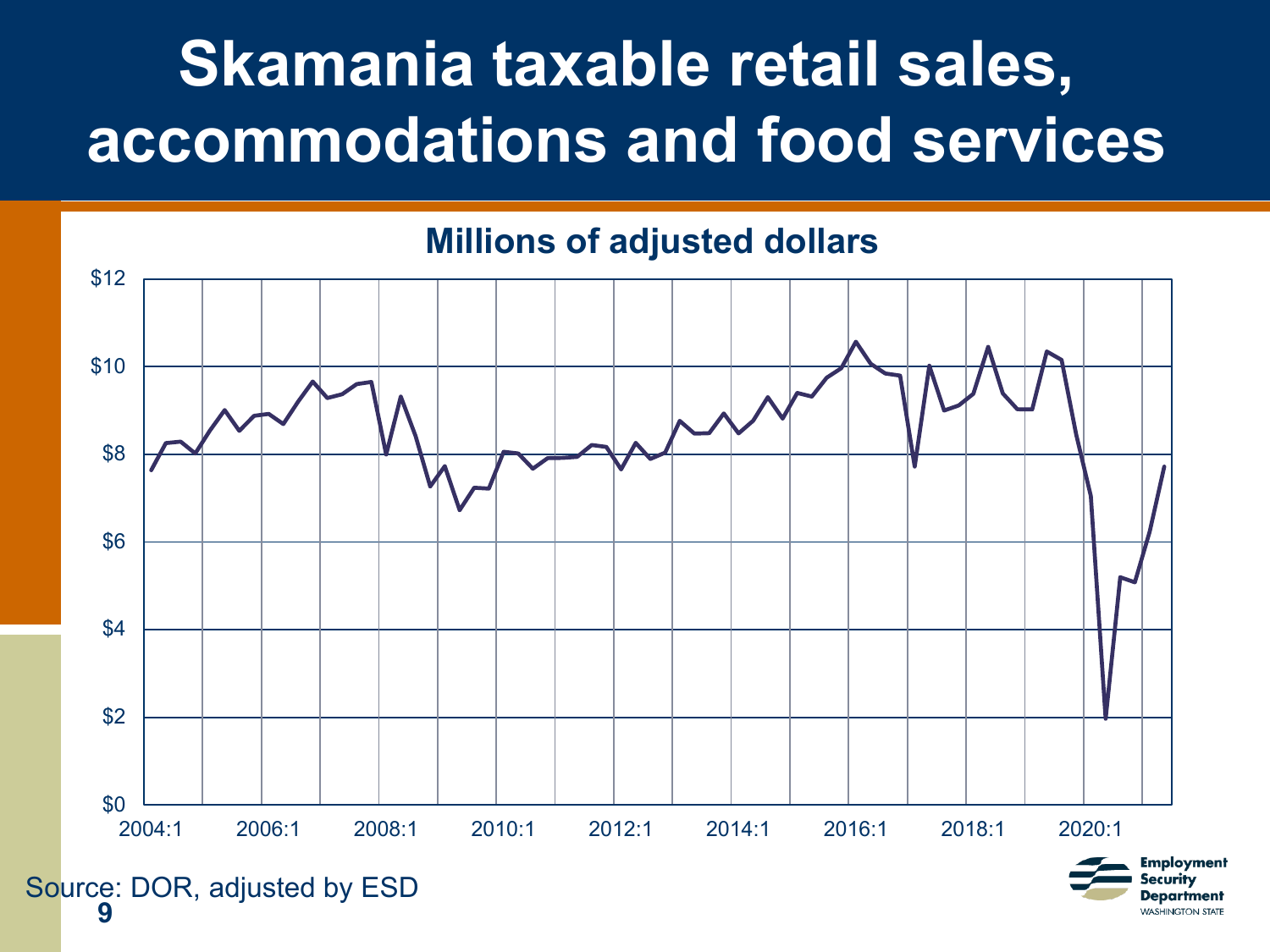### **Skamania FTE Jobs: Loss Was Almost Entirely at the Lower End**



Department **WASHINGTON STATE**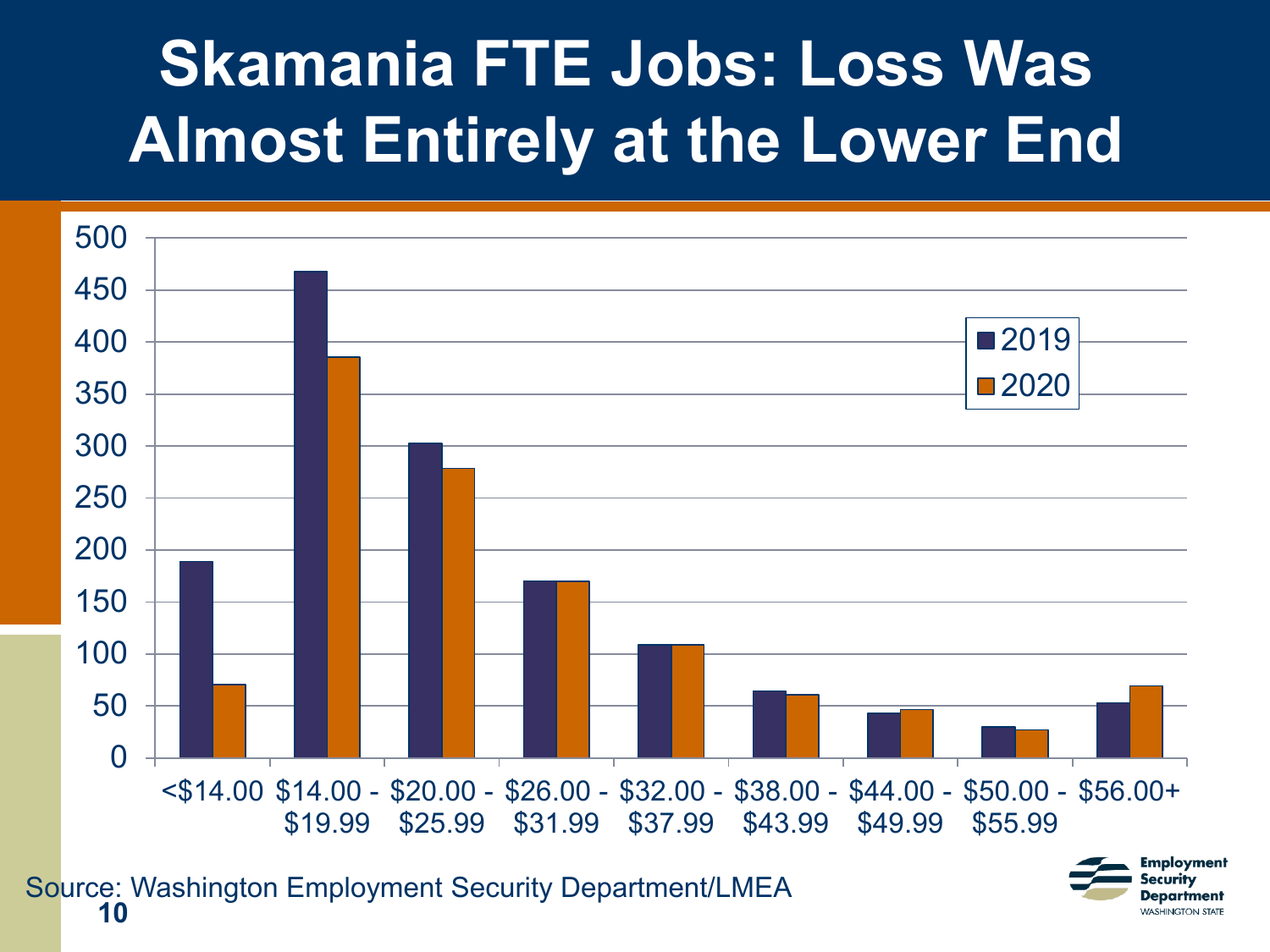#### **Skamania Continued Claims**

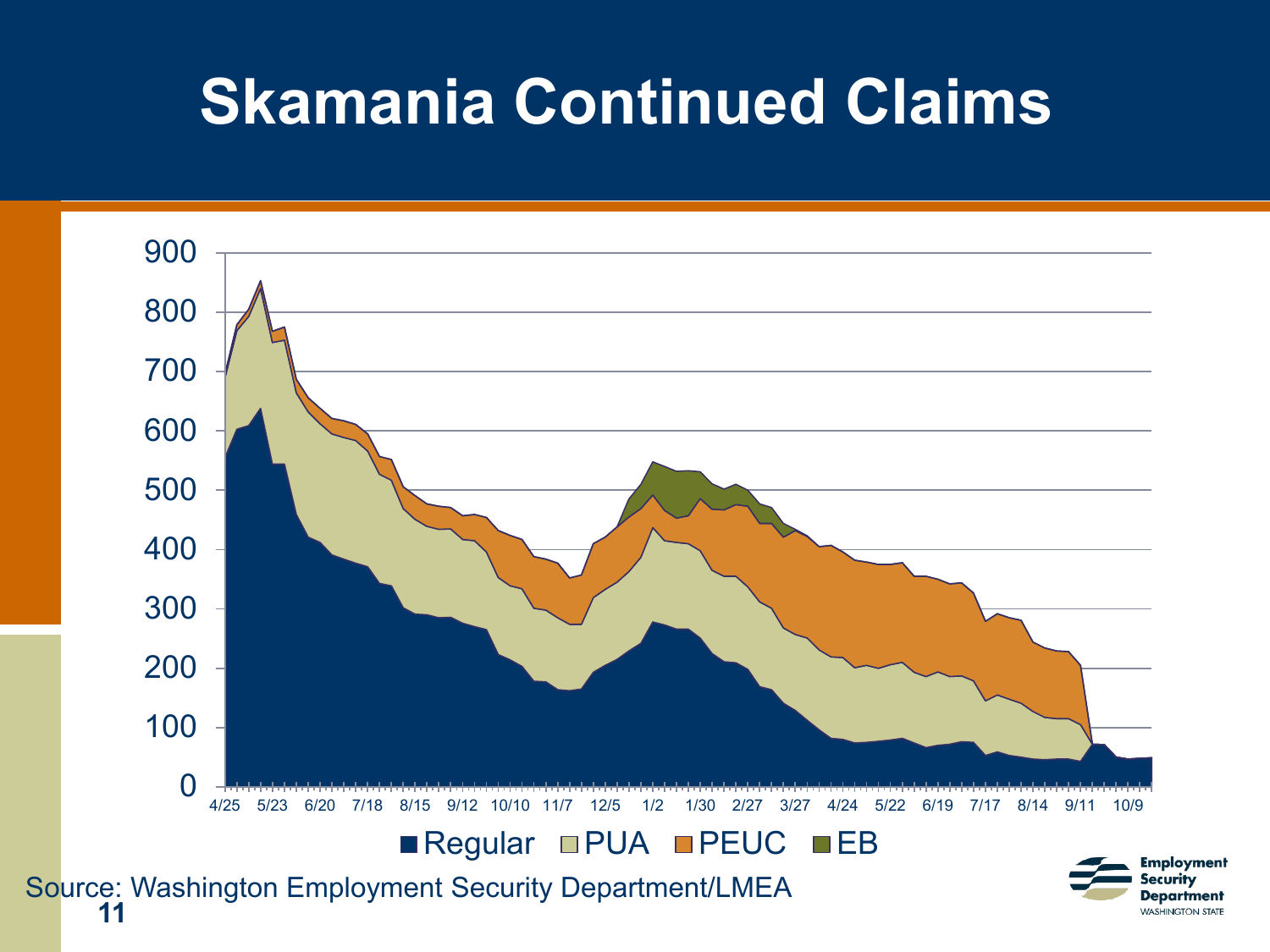#### **Continued claims by occupation, Skamania County, week of 9/11**

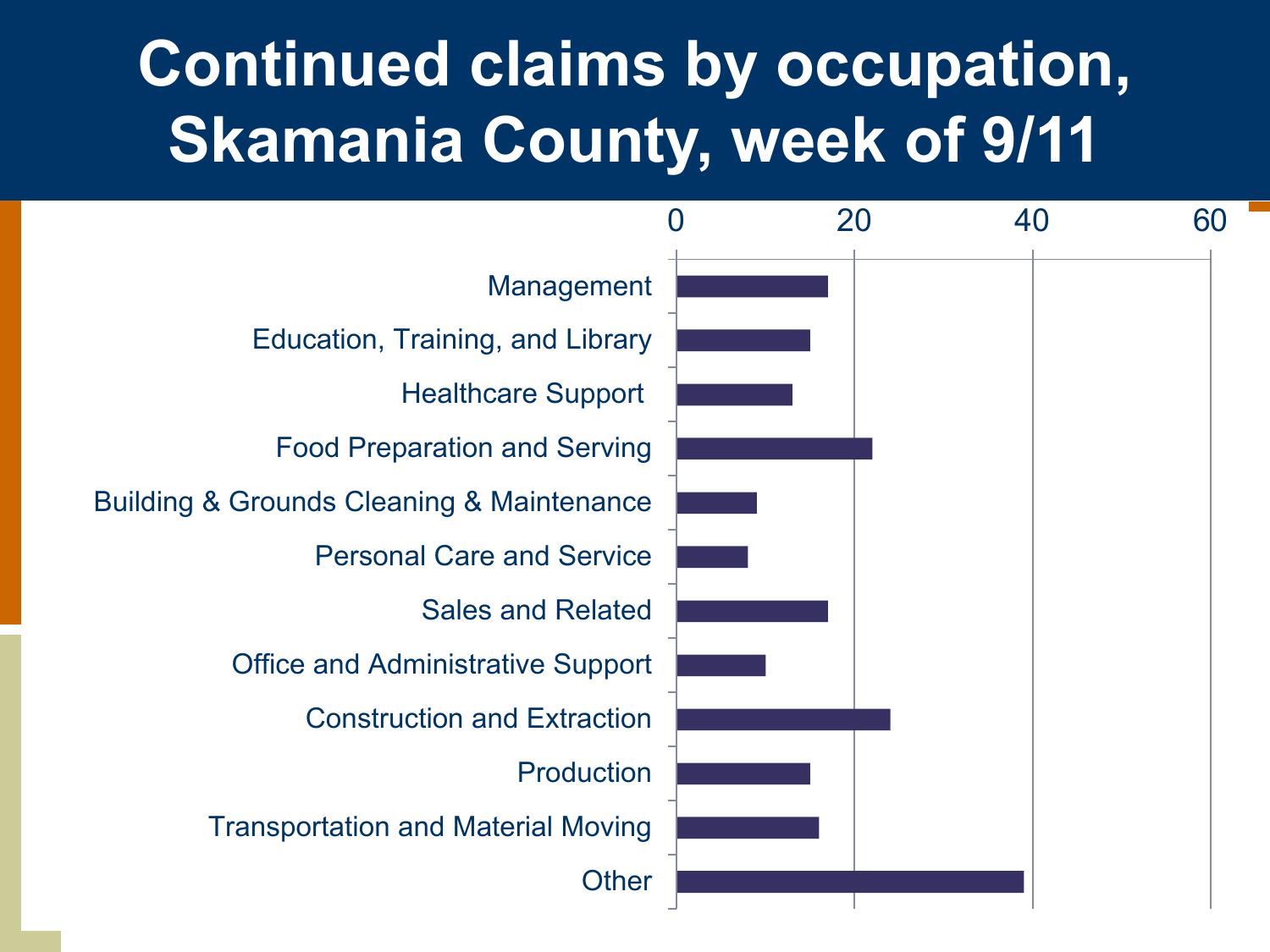#### **Skamania Benefit Payments: Almost \$25 million**



**<sup>13</sup>** Source: Washington Employment Security Department/LMEA

Employment ecurity Department **WASHINGTON STATE**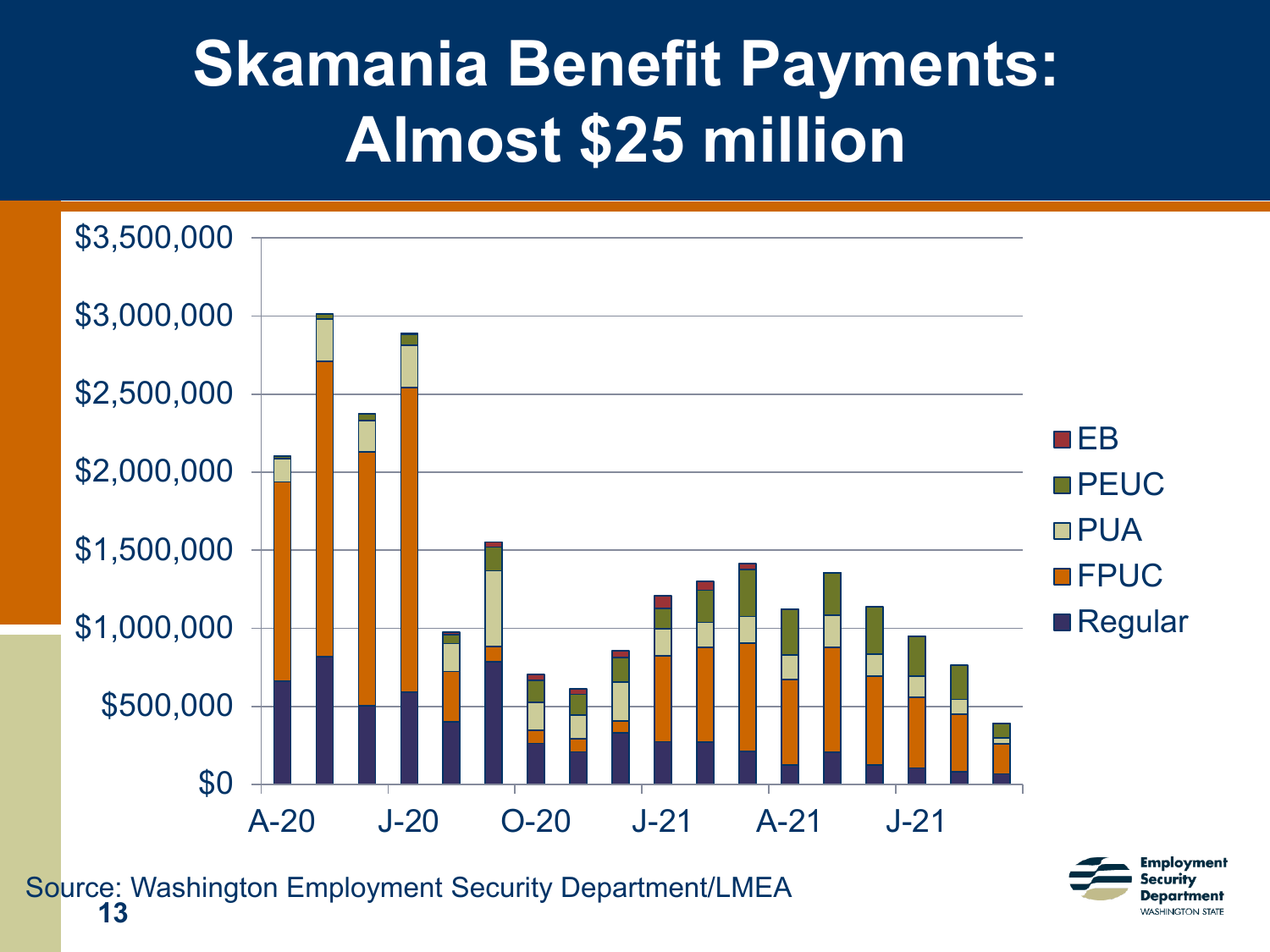# **Three big industries for jobs in 2020**





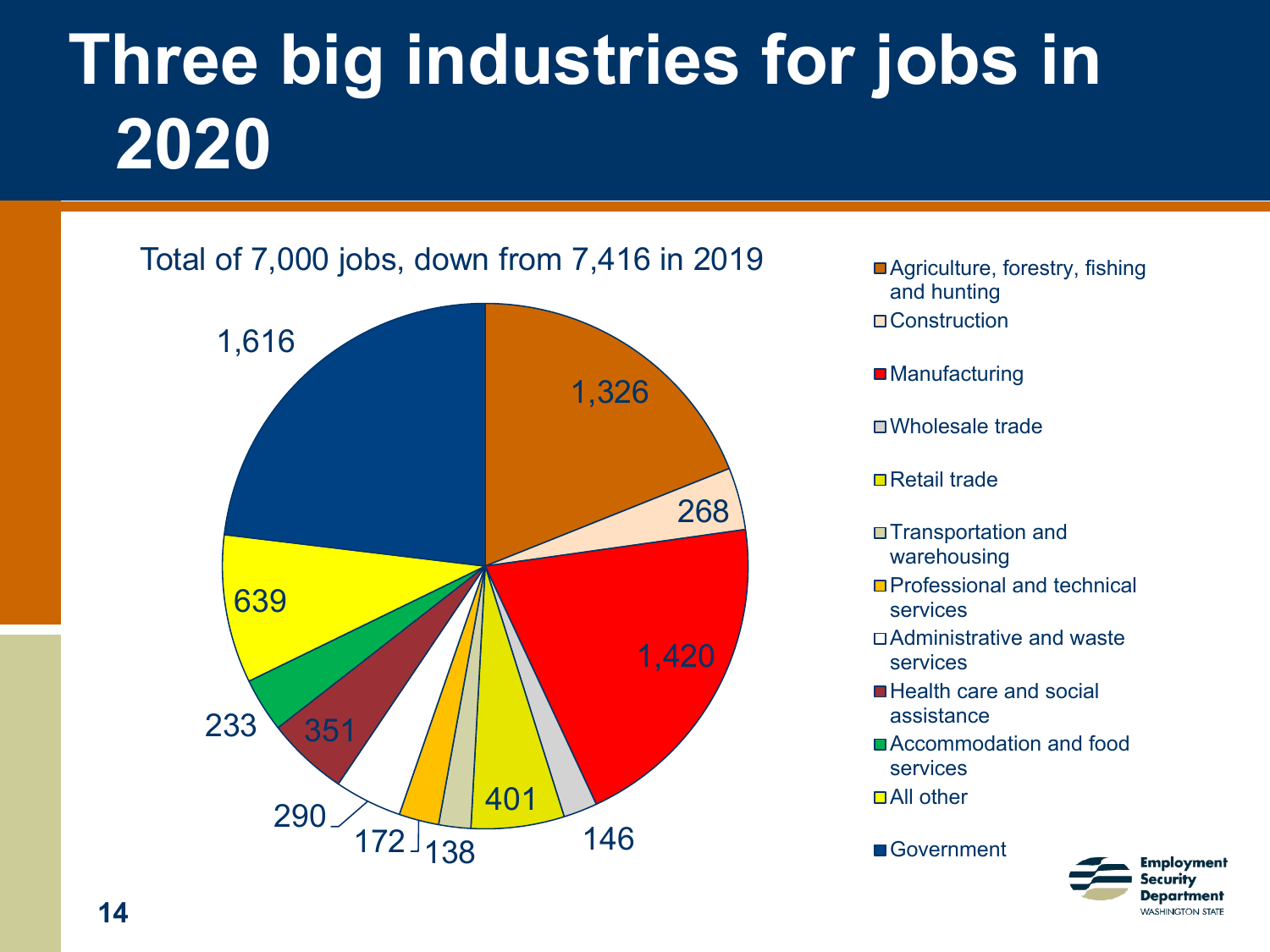#### **Topic Heading (optional) Somewhat different for payroll (total of \$377.2 million)**

#### Total of \$377.2 M, down from \$386.2 in 2019



■ Agriculture, forestry, fishing and hunting □ Construction

■ Manufacturing

Wholesale trade

**□** Retail trade

- □ Transportation and warehousing
- Professional and technical services
- Administrative and waste services
- Health care and social assistance
- Accommodation and food services
- □ All other

Government

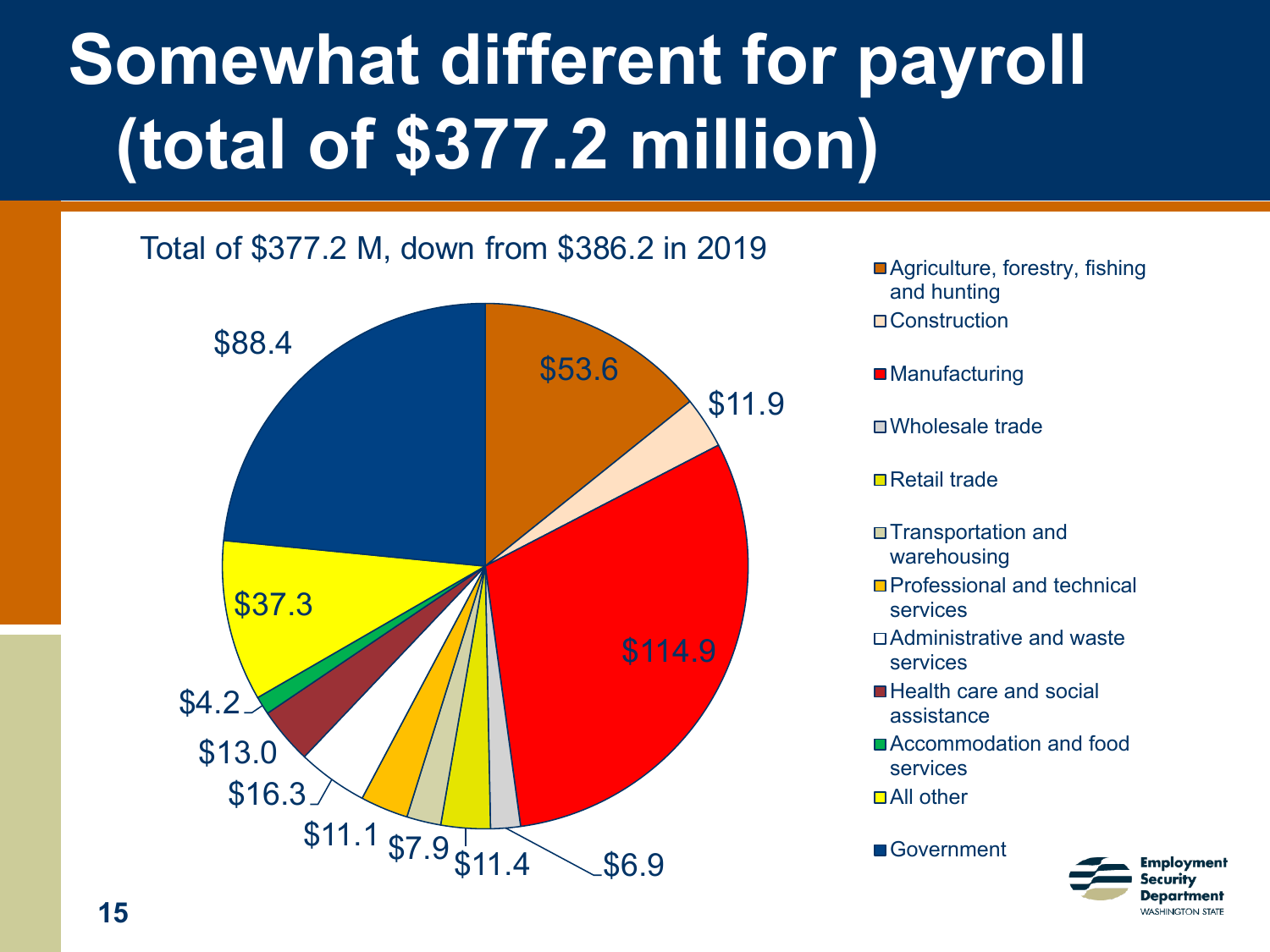#### **Change in jobs by industry since Feb. 2020, Klickitat County**

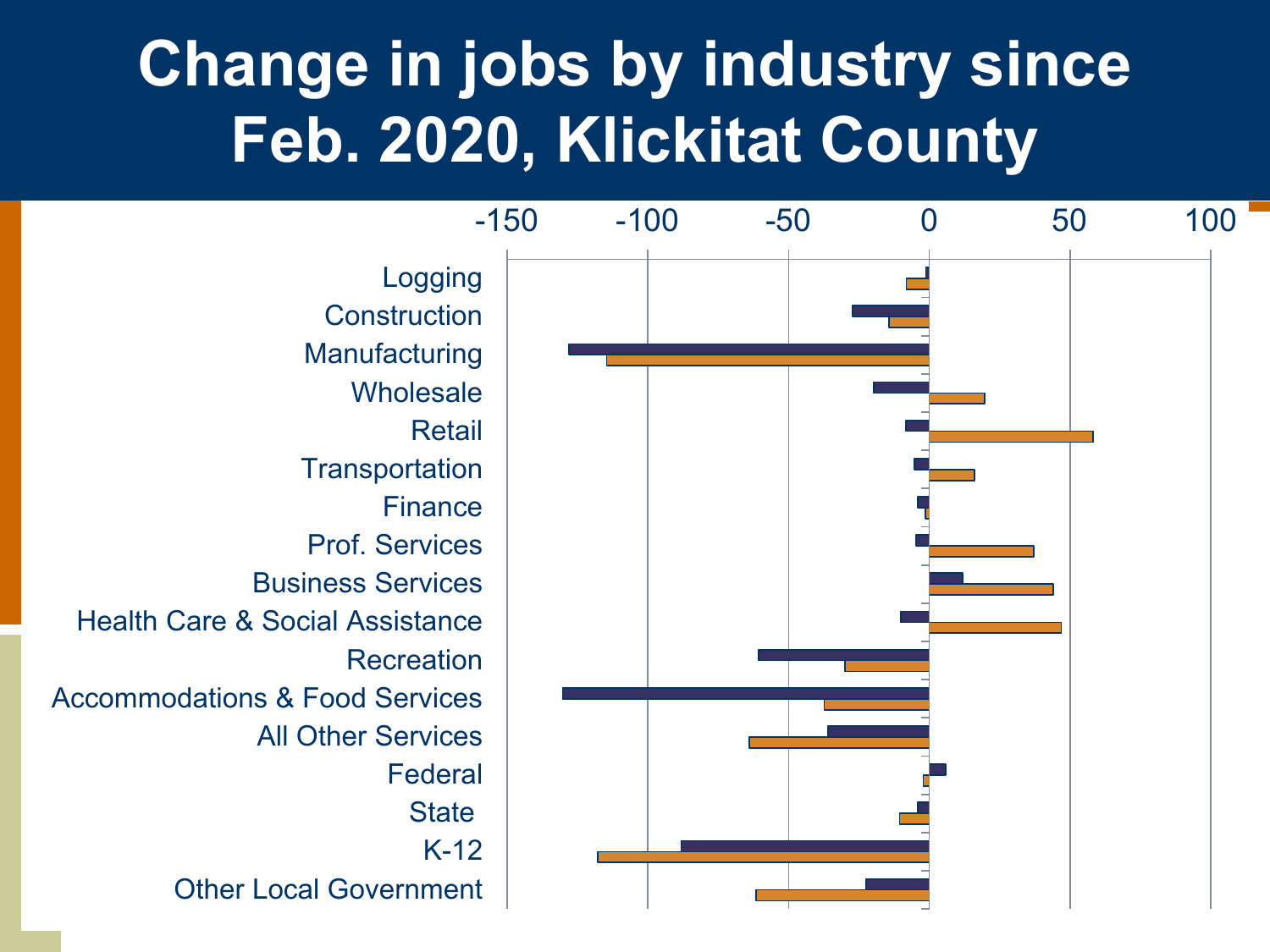### **Klickitat FTE Jobs: Loss Was At Both Ends, Higher at the Bottom**



**<sup>17</sup>** Source: Washington Employment Security Department/LMEA

Employment ecurity Department **WASHINGTON STATE**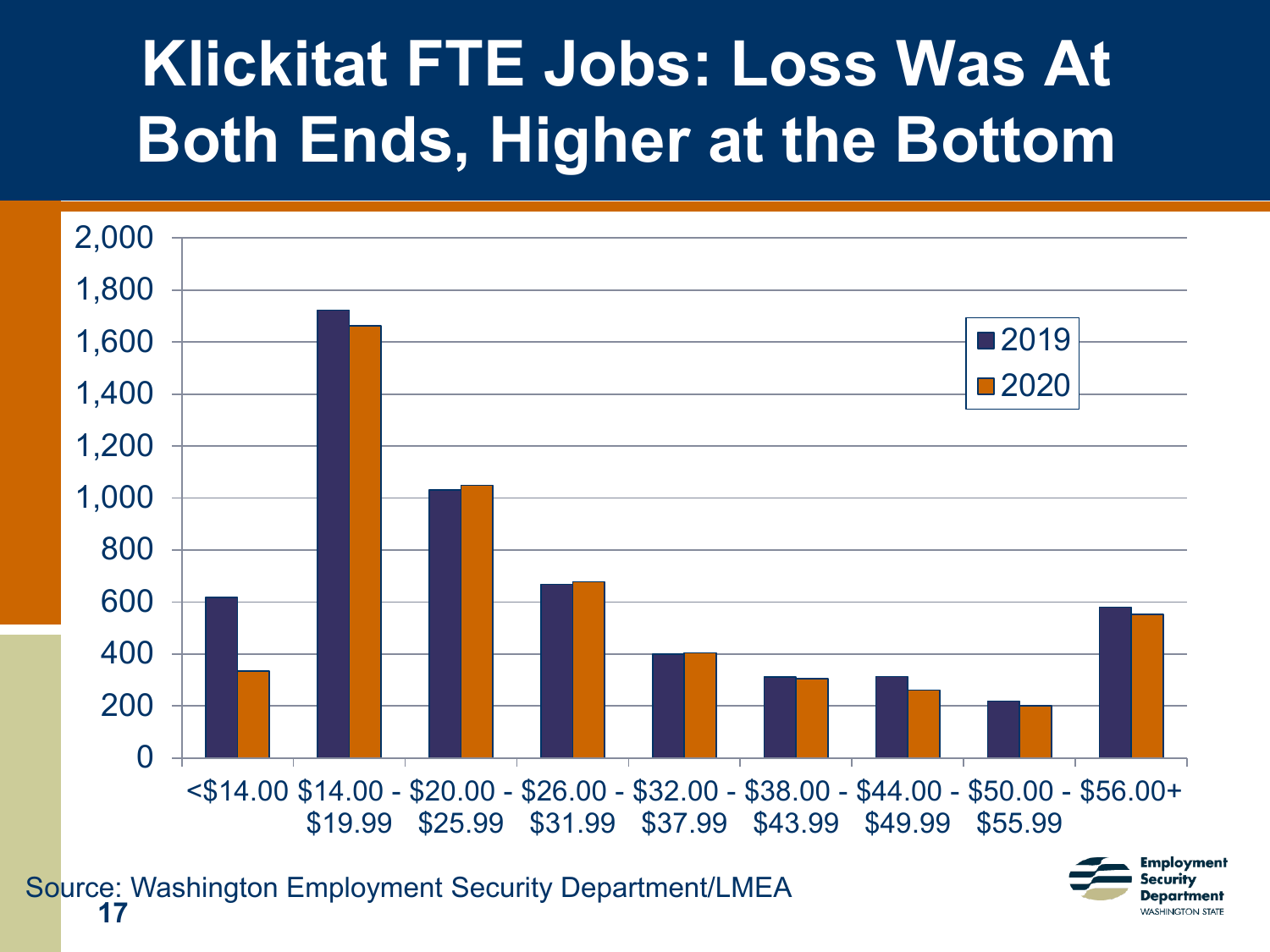#### **Klickitat Continued Claims**

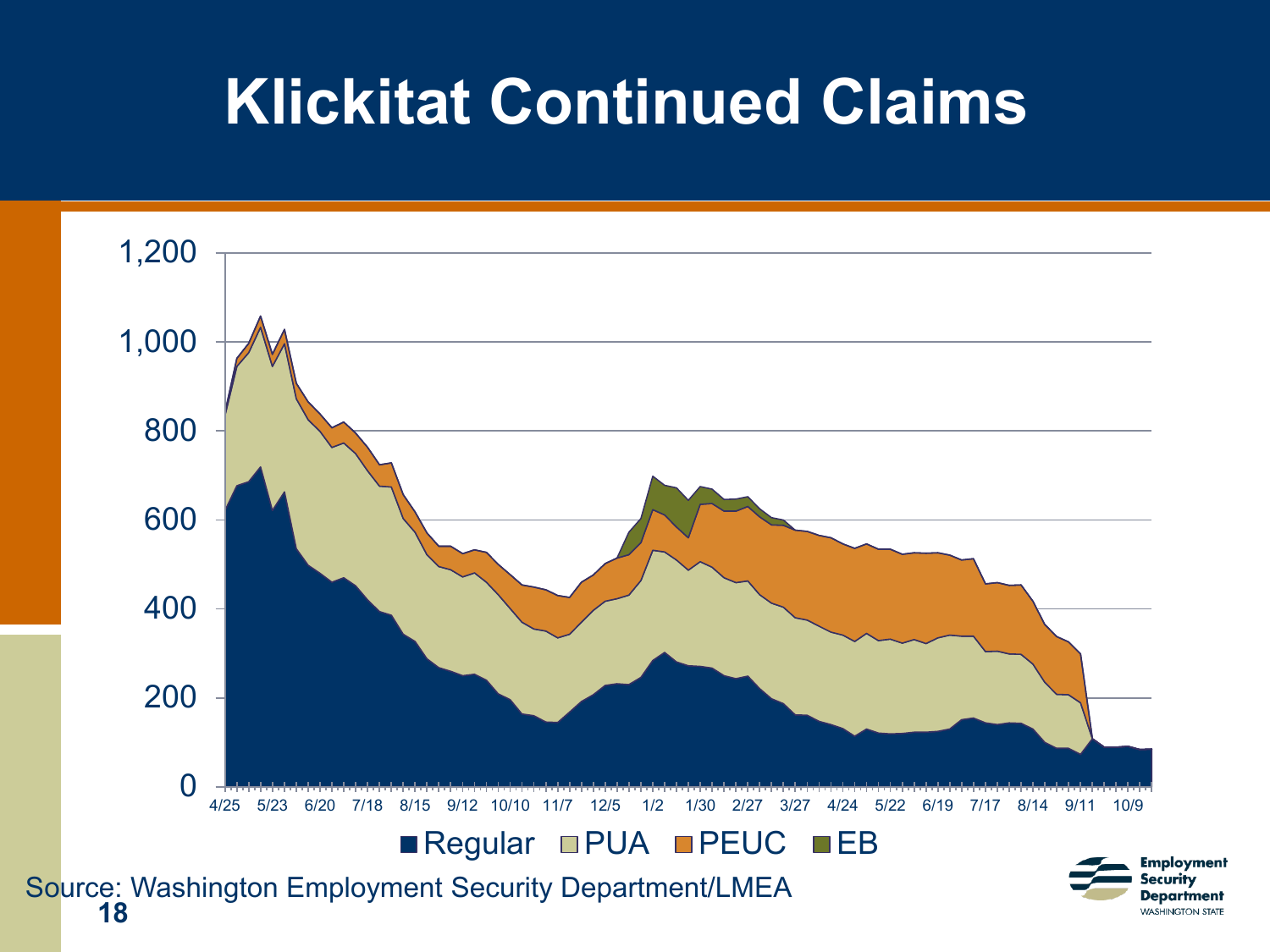#### **Continued claims by occupation, Klickitat County, week of 9/11**

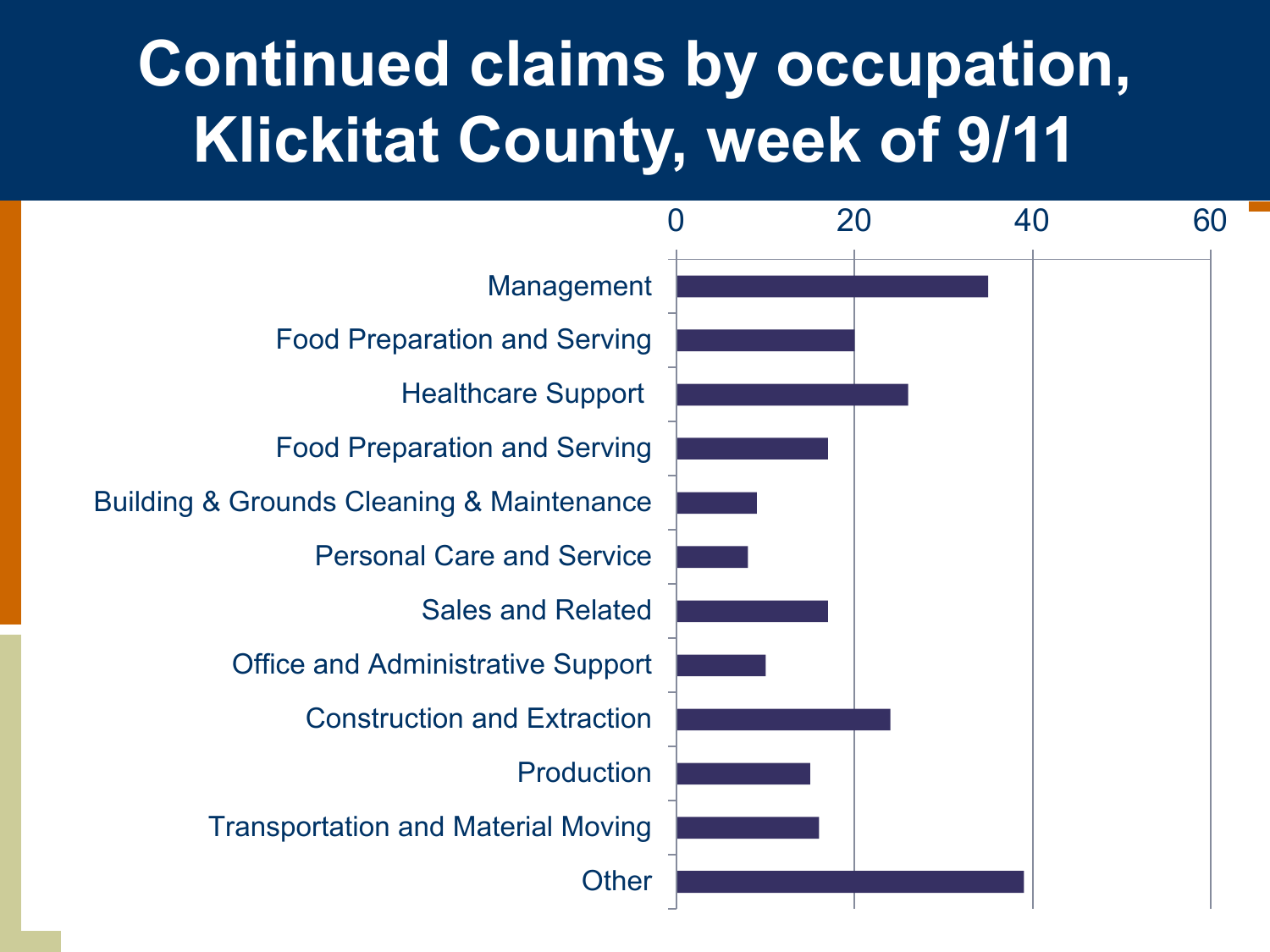#### **Klickitat Benefit Payments: \$34 million**



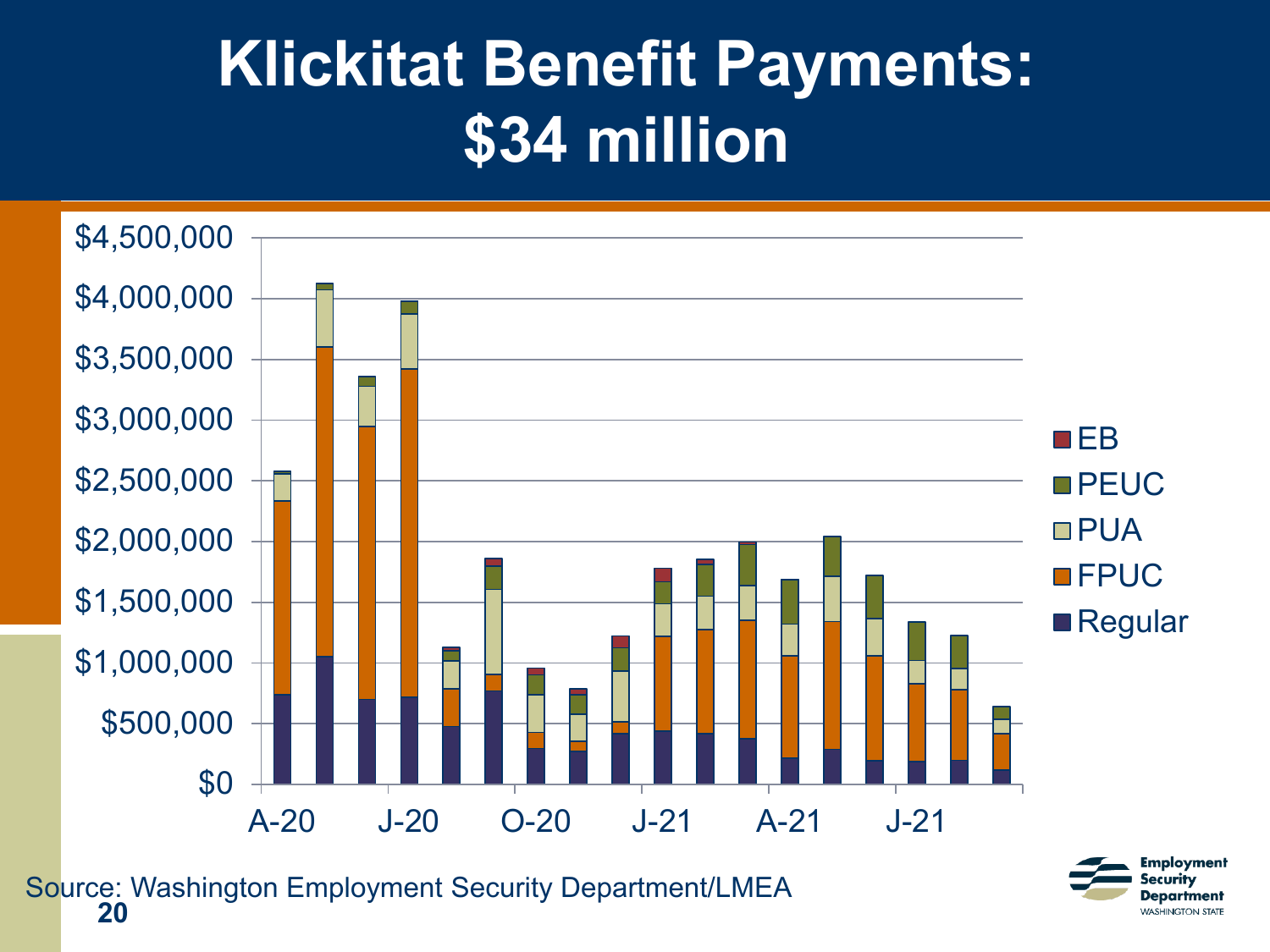# The challenges ahead

- **Climate change**
- **Public health**
- **Labor shortage**
- **Supply chain**
- **Racial inequities**
- **Evictions**